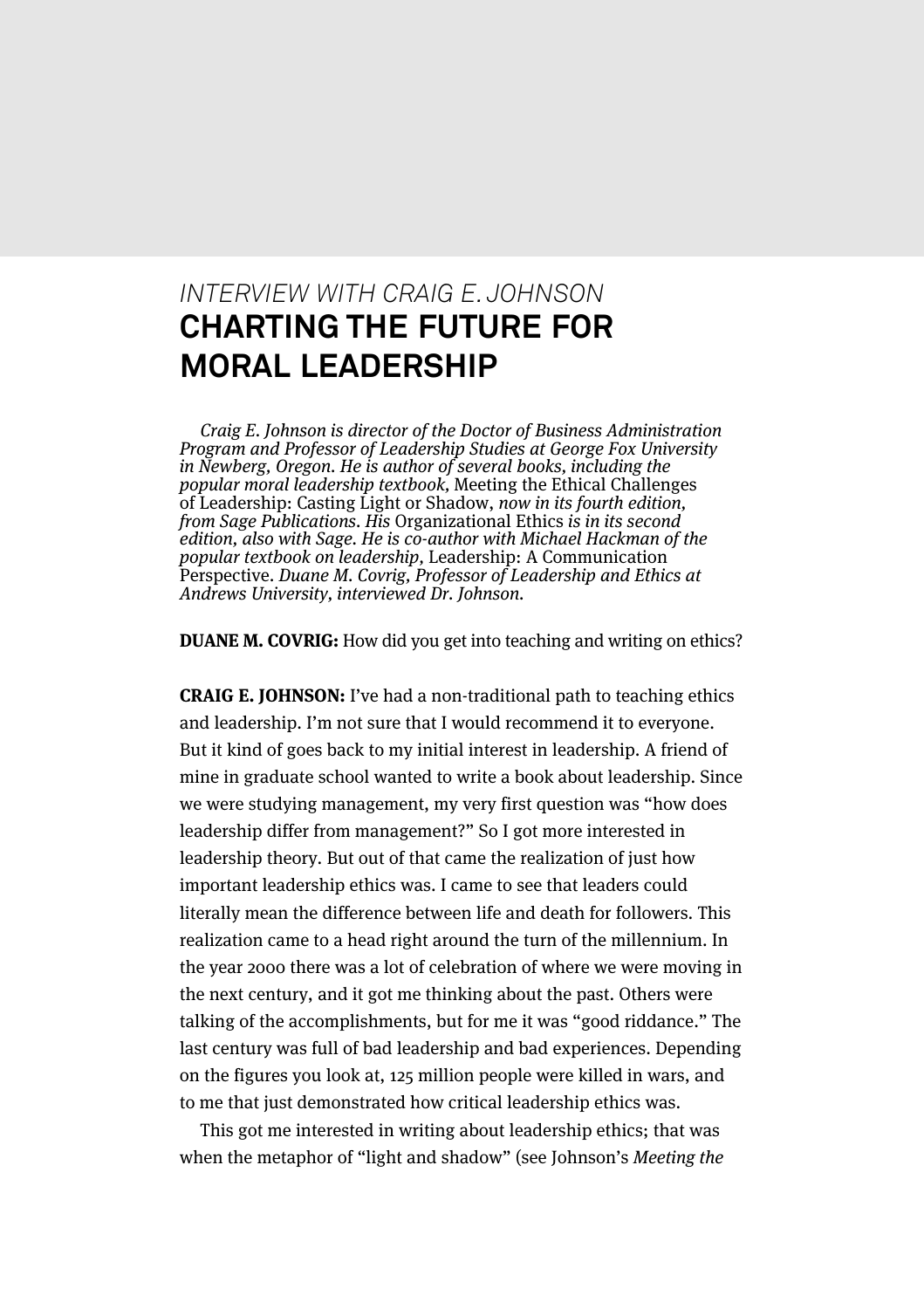Ethical Challenges of Leadership: Casting Light or Shadow) gave me a focus and I started to focus on applied ethics. I do not have a philosophy background, so I came at it from a leadership perspective, from writing about management, leadership and communication. It became a cause I felt was very important. At the time I didn't see many people writing about leadership ethics, at least not in a textbook style. Later, I taught and wrote more on organizational ethics. And now I work, consult and teach in this area.

**DC:** What researchers have most influenced your growth and thinking on ethical leadership?

**CJ:** Well, I give credit to Parker Palmer for his metaphor of a leader casting "light" or "shadow."<sup>1</sup> It really encapsulated the role of the leader in influencing others' lives and the ethical experience of the group. Parker, a Quaker educator, does a lot of speaking and traveling. And he says that leaders have the power to cast a light or shadow. While I recognize there are gray areas in many cases, what he noted is very true about ethical leadership. With a good leader, you feel like you are standing in light. With a bad leader you feel like you are standing in darkness. I want to give credit to him for that metaphor that has guided much of my work.

I have been influenced significantly in my more recent work by Brown, Treviño and Harrison<sup>2</sup> and their work on the ethical leadership scale. I think their social learning and attempt to create a scale for evaluating ethical leadership is a breakthrough. With a scale, we are able to do more empirical research. Many recent articles are using their scale. The interesting thing about studying ethical leadership is that it is really the central concern ever since we've talked about leaders. There hasn't been much done socio-scientifically until recently. So I think that their scale is very much of a breakthrough. Ethical leaders are effective leaders. The research I and other researchers have done shows this. Having a scale will further this and other research, linking ethical leadership to other work on leadership. If you think your leader is ethical, you tend to trust your organization, and you tend to think it's effective. So there are just a lot of positives with ethical leadership. It makes a much stronger case for ethics and ethical leadership when we can link it to other issues researchers on leadership are looking at.

<sup>1</sup>Palmer, P. J. (1994). Leading from within: Out of the shadow, into the light. In J. A. Conger (Ed.), Spirit at work (pp. 19-40). San Francisco, CA: Jossey-Bass.

<sup>2</sup>See Brown, M. E., Treviño, L. K., & Harrison, D. A. (2005). Ethical leadership: A social learning perspective for construct development and testing. Organizational Behavior and Human Decision Processes, 97(2), 117-134. doi:10.1016/j.obhdp.2005.03.002. Available at http://www.sciencedirect.com/science/article/pii/S0749597805000397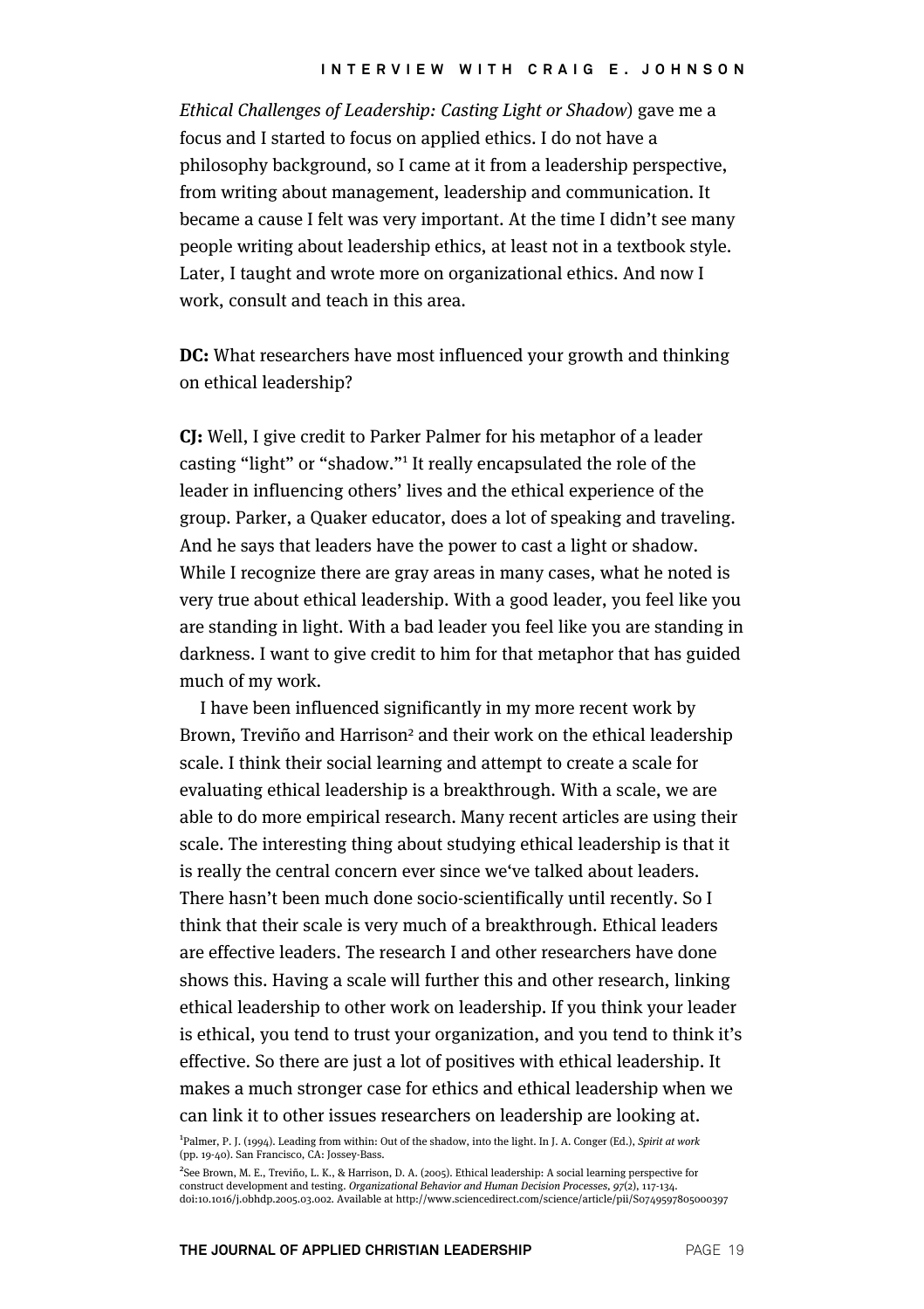There are other classic writers who have influenced me in terms of moral development. Kohlberg, James Rest, and one of Rest's colleagues, Darcia Narvaez, who is now at University of Notre Dame.<sup>3</sup> Another writer who has influenced me lately is Jonathan Haidt, who has written on business ethics and political issues and has a recent book entitled Righteous Mind.<sup>4</sup> His argument is that oftentimes when we make ethical decisions, we do it intuitively, and then we justify our choices. There is a big debate about his ideas, but what is evident is that he has helped to open up a door to realize that when we make ethical choices it's not only cognitive rationale. Emotions are involved. In fact, that's what the brain scientists are finding out. If they ask people, if they do brain imaging, both the emotional and the rational parts of the brain light up. The other thing that Haidt does is to help to show that we are each wired for certain values, like compassion, security, purity, and others. Depending on the culture that we are in, that will help determine the amount of emphasis we put on each of these. I think that explains a lot of ethics I see. It's another approach to cross-cultural ethics. I really like it. It helps explain, for example, responses in the Middle East to purity issues. It helps explain political

## It has been documented that people with damage to the emotional parts of the brain can keep their same IQ, but these individuals tend to make really terrible decisions.

differences in terms of what a person or group values highly. For example, if you put a high amount of value on compassion, you're probably a Democrat. If you put more emphasis on tradition, you're probably Republican. And it helped me understand many challenging ideas about diversity in ethics. For example, to say to someone who has a strong respect for authority that you're "against the war but you support the soldier" makes no sense to that person. That was good for me to understand. Because that's what I would probably say to that person. I don't support the war, but I support the solider. His work helps us think about the role of emotion and rational justifications in ethics.

3 See her extensive work at http://www.nd.edu/~dnarvaez/

<sup>4</sup>Haidt, J. (2012). The righteous mind: Why good people

are divided by politics and religion. New York, NY: Pantheon Books. See the New York Times review of this book at http://www.nytimes.com/2012/03/25/books/review/the-righteous-mind-by-jonathan-haidt.html?pagewanted=all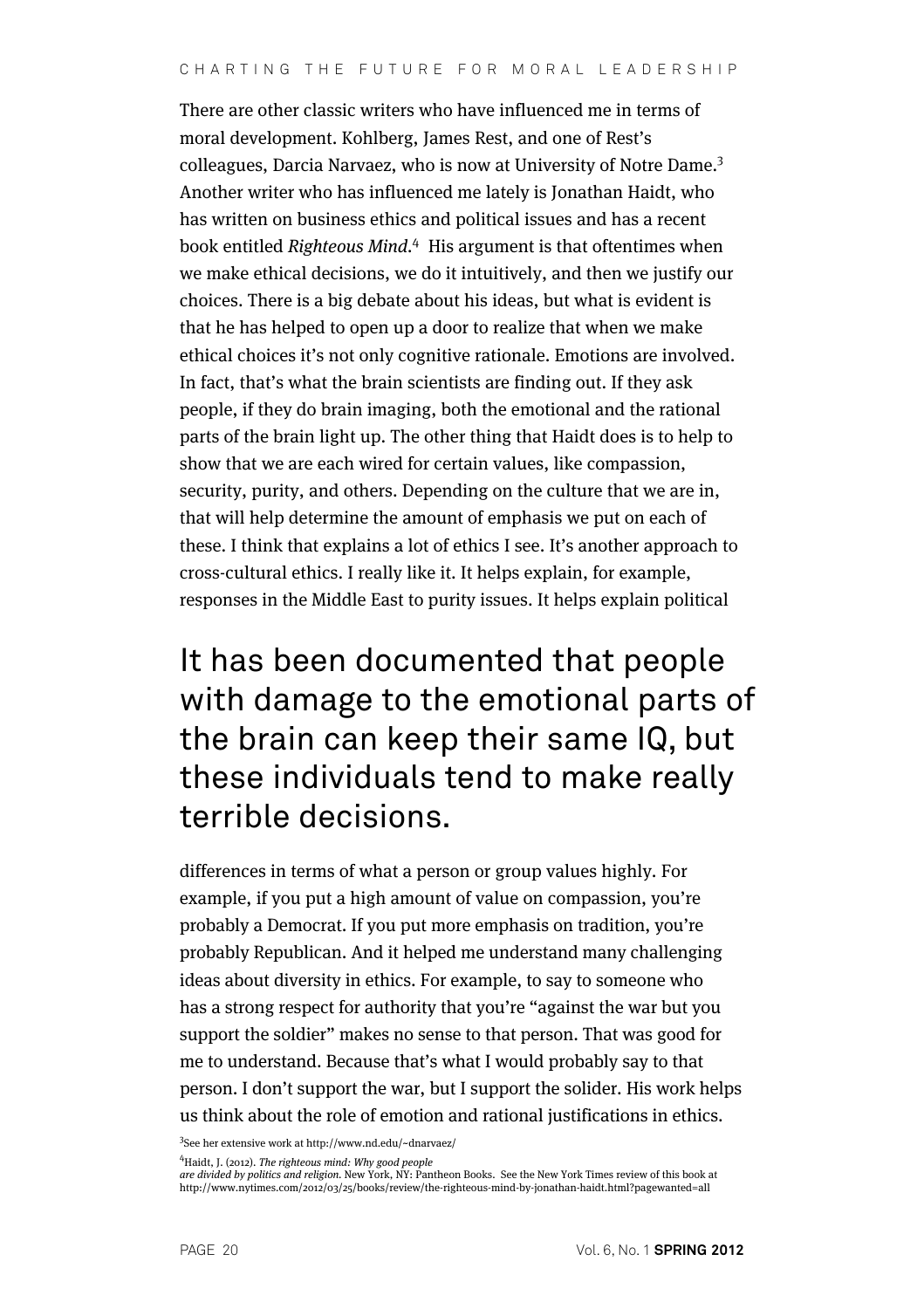**DC:** Issues of war do bring out different responses from Quakers and those who are more non-combatant or even pacifists. I'm sure this creates confusion and discontinuity in some of our moral arguments.

**CJ:** Because we are coming from different places, we don't get very far in our shared dialogue and decisions. For example, most of us in the Western world only focus on the compassion and the autonomy. In a lot of the world, that just doesn't make any sense.

**DC:** Are there any journals that you keep up to date on to inform your ethics?

**CJ:** Journal of Business Ethics is the key one. There is also the Business Ethics Quarterly, and also Business and Society, which also are good journals. But you know, more and more, I'm finding more ethics articles in the main leadership and management journals, like the Academy of Management Journal (AMJ). I think this is a good time for people to study and to talk about ethical leadership.

**DC:** Yes, I think so. And your books have been helpful in raising that awareness. Your top seller I think has been the Ethical Challenges book.

**CJ:** It's the one that sold the most.

**DC:** It is now in its fourth edition, which shows that it has been well received.

**CJ:** Yes. I'm working on the fifth.

**DC:** What are some of the changes or new additions you are adding to that book?

**CJ:** That's a good question; I'm in the midst of it. Well, what we just talked about, the dual-processing model that Haidt talked about: the way we make ethical choices. I'm trying to include that material. I tell my students, "When you make a decision, why don't you just first of all write down your initial reaction, and then come back to it later." I'm trying to incorporate that material. Also, to stress the fact that we need to listen to the reason side but also the emotion side in trying to live ethically. It is the observation that individuals can't really make good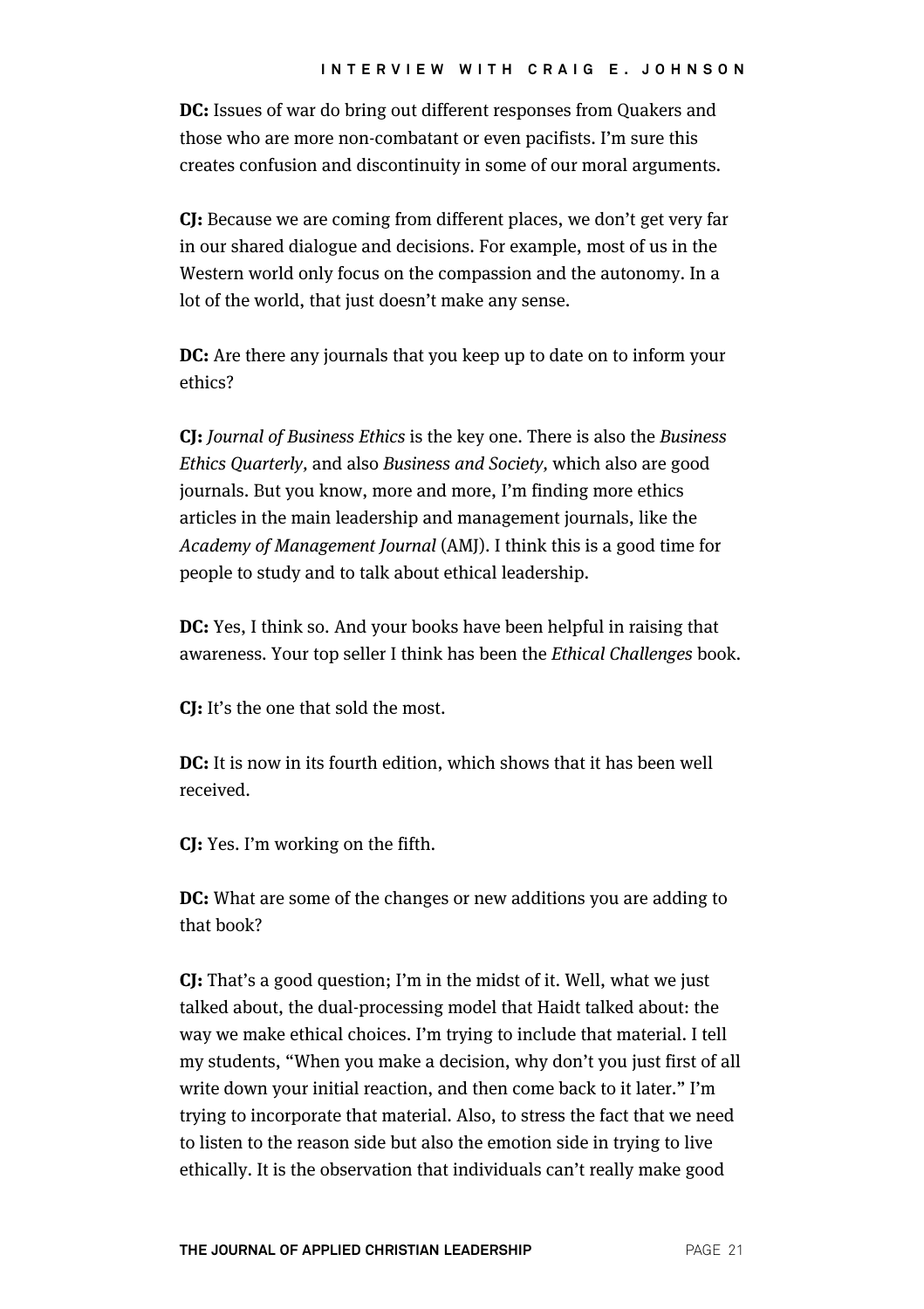decisions without emotions, as Haidt noted. It has been documented that people with damage to the emotional parts of the brain can keep their same IQ, but these individuals tend to make really terrible decisions. They seem to be unable to contextualize issues. These individuals do not interact socially well with people, and so forth. This is the type of material I am adding to my materials.

I'm also adding material on aesthetic leadership, which is looking at ethics from a tradition that goes back to the Greeks. There is a new journal called Organizational Aesthetics, and this material works with the notion of beautiful performances by leaders, that beauty is ethical and ethics is beautiful. When a leader puts on a beautiful performance, it can be viewed as an ethical performance that serves moral purposes.

So that's been some new material. I want to include some new material on group ethics and morale. I put it in my Organizational Ethics, but I need to add more here to this Ethical Challenges fifth edition. I am also adding something on moral exclusion: for example, where we draw the line and say certain people don't deserve justice, and how we need to be aware of that.

I am also changing a lot of case studies as well, probably the majority of them. I have retrieved new ones from some of the news in the last couple of years, issues like drone warfare, Bradley Manning, the young man who released all that information that WikiLeaks released. I have several non-military ones as well, such as the Penn State football issues related to the Paterno and Sandusky cases.

As I update these issues, I realize these things go in waves, it seems like. For a while there we had a lot of accounting issues, and then stellar characters that fail us. I probably will add something about General Petraus. I am also adding more self-assessments for people to use.

**DC:** Where do you think some of the next research is going in moral leadership?

**CJ:** Well, I think, back to the issue of the ethical leadership scale, that researchers will be looking at connections between ethical leadership and other areas of leadership and organizations. That scale will facilitate such research. It will help us correlate ethical leaders with other aspects of leadership behavior and follower perceptions.

At the recent International Leadership Association (ILA 2012 meetings in Denver), several people presented on bad followership. I think followership will continue to be an area of focus, <sup>5</sup> and it makes

<sup>5</sup>JACL is currently working on an issue devoted to followership.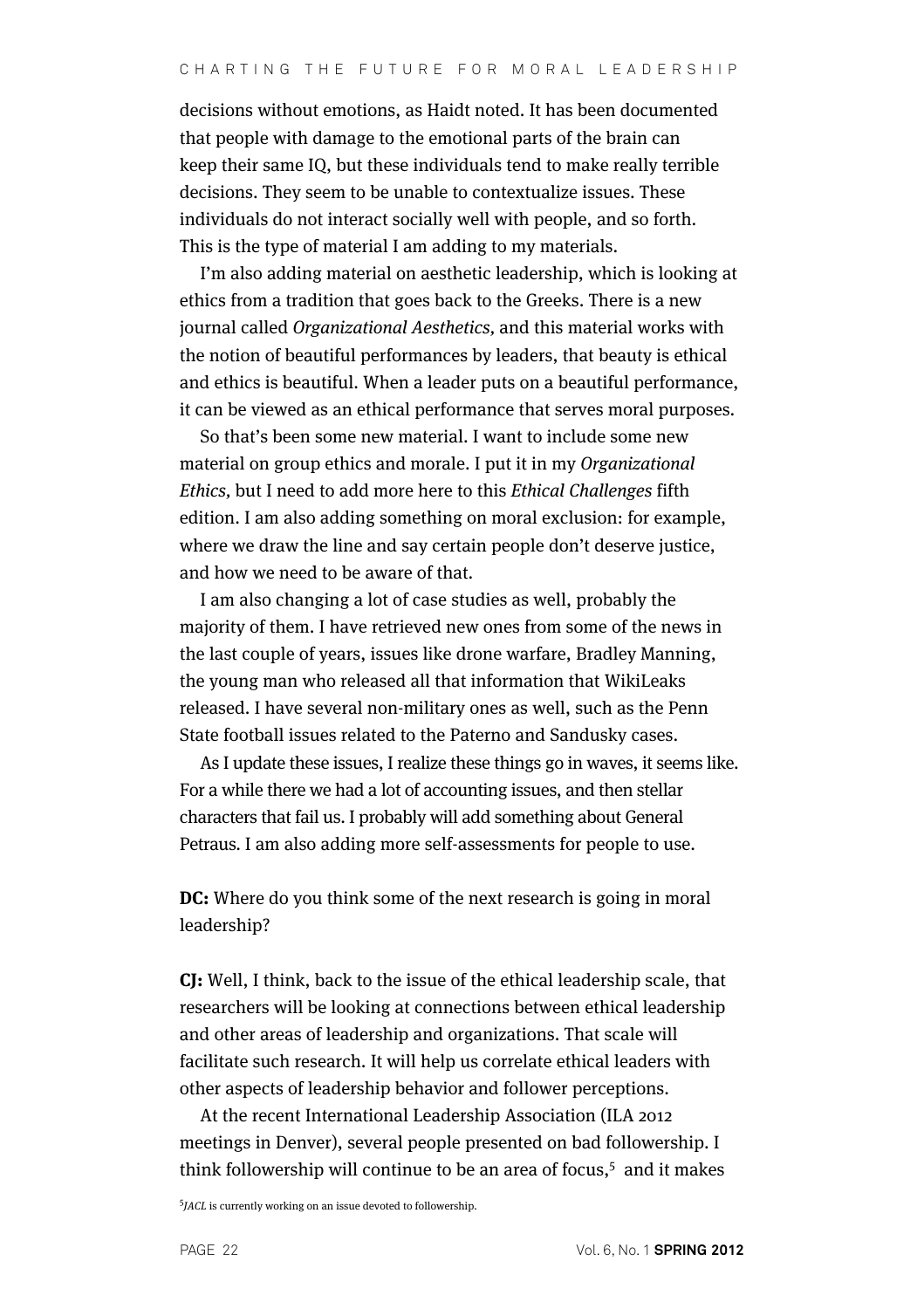sense that individuals will be examining the ethical aspects of that. On this issue more is needed. You asked me earlier about influential people: I would also say on followership the work of Barbara Kellerman and Dean Levin come to mind because they specifically focus on bad leadership. That transitions into what followers need to do in response to bad leadership. Focus on bad leadership over the last 10 to 15 years will probably now turn to bad followership issues. I hope to make my focus on the followership side of the equation a look at ethical following. Those are a couple of trends that are emerging.

**DC:** Is there any area of the field that you think it should go into? Are there areas we haven't paid attention to that you think we should?

**CJ:** Bad followership is really wide open. We don't have a lot of research that is empirical. I think we need to go more into this area. In my presentation at ILA, I gave a lot of category systems as to what makes a good or a bad follower, but very few of these have really been researched. They have just been reviewed anecdotally. I would love for somebody to develop a scale. Now there is somebody developing a destructive leadership scale, so we could imagine a bad followership scale. We also still need more working in or through character and ethical development.

Let me jump to a more challenging issue about ethical training and guiding others. I appreciate Darcia Narveaz' approach to ethics (I put it in both of my books), which basically says that you learn to become more ethical, just like you learn to play the piano or get some other skill. It is basically the same process. You have to have some theory, and know the field to a certain extent. Then you just have to practice like crazy doing it. You need teachers and coaches, and you need a safe environment to do it in. I think that's what I'm trying to shoot for when I teach ethics, or if I'm with a group, that's how I try to operate.

In my work and writing I am trying to drive that home. So it is resourcing individuals to give them the theory and ideas for practice. You need concepts and we need to practice, so we need to talk about case studies and then you need to do some self-assessments. We each need coaches, at least occasionally, to help us grow morally. What I try to do is introduce individuals to these authors, coaches, and people who have wrestled with these problems before. It presents some major theorists. And then they practice with cases and decisions. We are not going to be experts in one day, or in one class. But we can make a little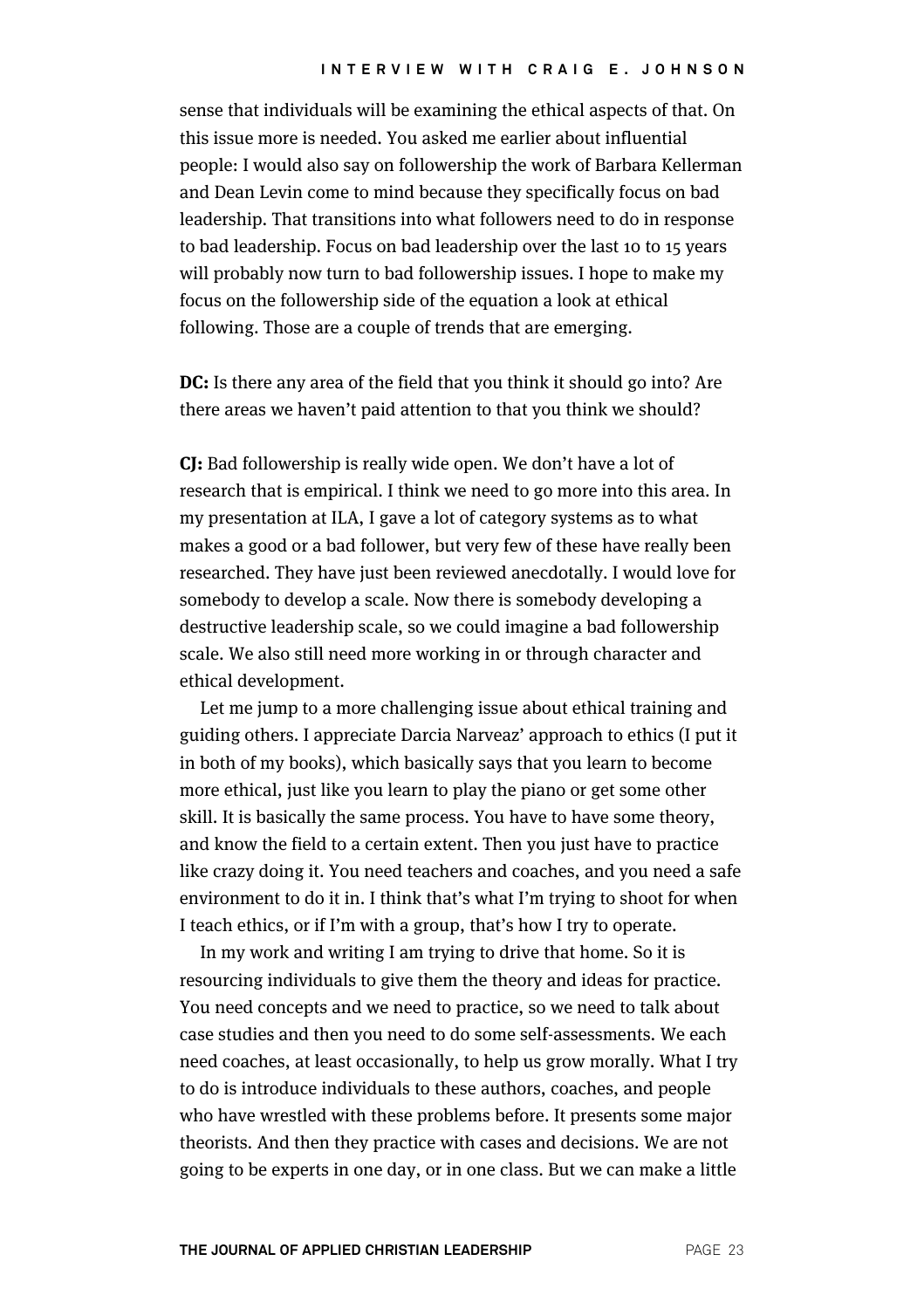bit of progress towards becoming more ethical experts and less novices. It's a model that I think works pretty well.

**DC:** Our readers are mostly Christian leaders. George Fox University has its Friend and Quaker roots. What observations do you have on the role of religious ideas, practices, or convictions or a religious community in the whole aspect of trying to teach ethics and moral leadership?

**CJ:** Well, it's certainly foundational. I haven't talked much about it to this point. But even from a secular viewpoint, I keep running across studies of moral example, of people who perform heroic moral actions, and I see that they had deep religious reasons. Consider those rescuing Jews during the Holocaust, for example. Almost all of them had a strong religious background. And it keeps popping up when I look at the spirituality in leadership literature. Even with a secular publisher we have been able to talk about spiritual issues. There has been research that demonstrates that having deep spiritual values very much relates to our ethical behavior. Even from a secular standpoint I see it in the research and literature.

I generally like to start with students looking at their own values in my ethics class. We connect that with faith in the work place. We look at Christian leadership, leadership ethics, and leadership communication. Then from those foundational experiences, the dialog that we have is usually richer and more meaningful to them and me.

This is an exciting time, from a Christian perspective: there's a lot of interest in spirituality, in management, in leadership.

It's obviously not all Christian interest. But I tell my students that it's an open door. And when I recruit students for our Doctor of Business Administration program, I say, "yes, we have a worldview; we are interested in spirituality." But it is not only our mission. It is also one of the hottest topics in management. We're not out of the mainstream; we're actually quite mainstream.

The mainstream came to us and to you, too. So I think it's a good time in that respect. Students just have to be aware that not everybody is not going to share their Christian perspective—or even have a spiritual perspective. But that is an opportunity for dialog that has not always been there.

**DC:** What may be drawbacks as we think of Christian convictions and practices that we should be careful with when coming to the ethical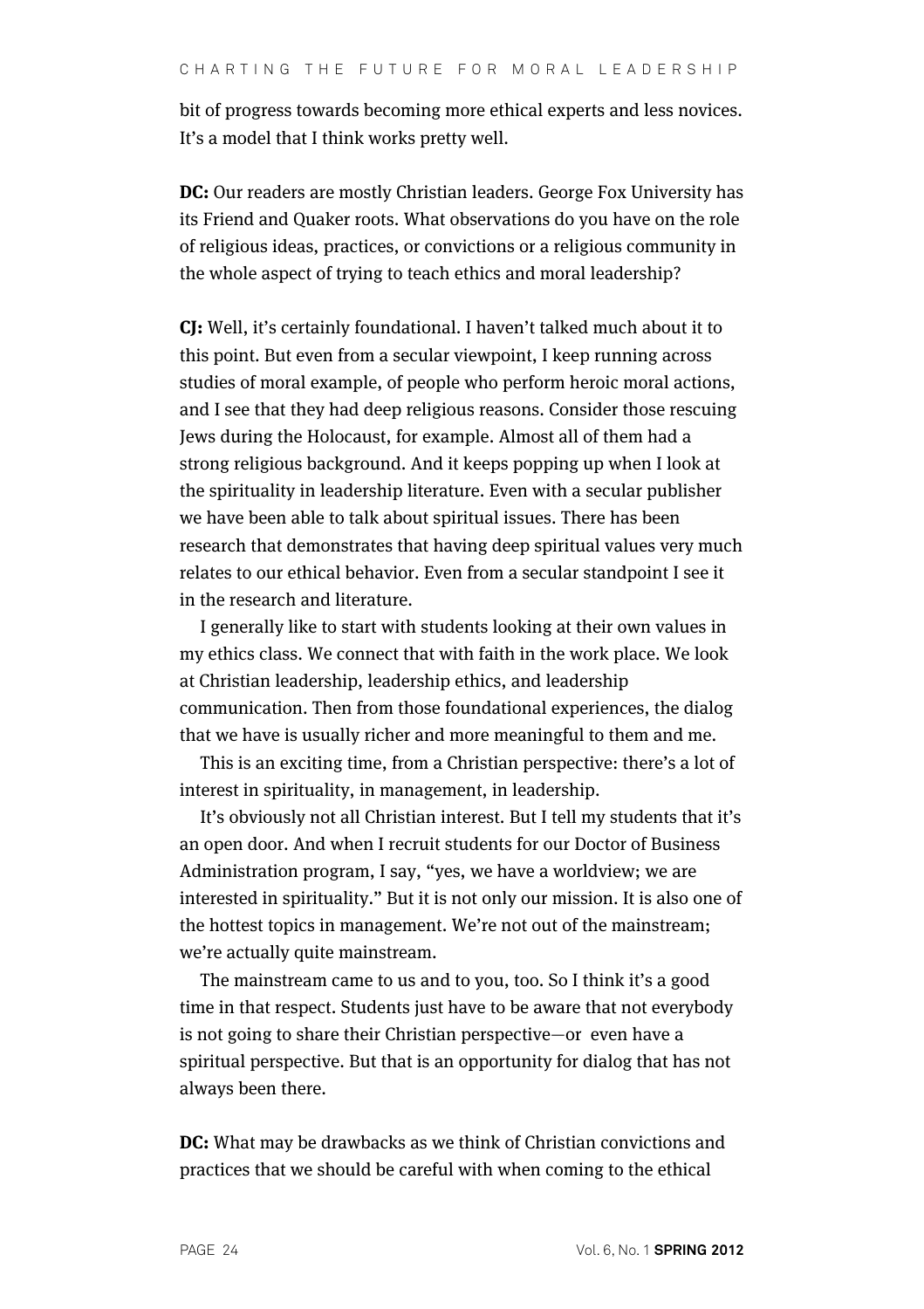marketplace? Are there any potential pitfalls or drawbacks from our religious language?

**CJ:** Yeah, I think so. In one of my books I try to acknowledge that. You have to be careful not to force, and that's easy to do if you are a Christian leader in a secular environment. A strongly Christian person has to remember that people may be going to your Bible study because you are the boss. So I think we have to be really careful, and respect boundaries.

We need to remember that people aren't always comfortable even talking about ethics, especially when we use the words "moral" and "morality." These words often have a negative connotation for some people because they think you're imposing your values on them. That can be a downside. I use the terms interchangeably but try to be sensitive to the way individuals hear me when I use phrases that might feel intrusive to them.

**DC:** What advice would you give to the leaders who are reading this and are trying to figure out ways to help their congregations or schools or businesses, to help their parishioners or members grow in their moral functions, ethical thinking and actions?

**CJ:** I think I would go back to what I was talking about, how we develop. I think in the church we're really good at laying out and even laying down some of "the principles." But maybe we need to work on getting people help, practicing with them, and discussing with them and so forth. We have to wrestle with some of the issues. We need to be honest, too, that there are some situations that are just very difficult, even in the faith. Lying is a good example of this: there are liars in Scripture that sometimes are rewarded, not punished.

People need opportunities and a safe place for these discussions. I think it's so easy in Christian circles to just be laying it out, saying "this is the way it is," and not making people feel comfortable and giving them support.

Let me give you an example of how my pastor did a really nice job this weekend on a topic that could really put people off. He was preaching out of Ephesians 5 about mutual submission, the "wives submit to husbands" kind of teaching. That's a hot subject, of course. He admitted that there is more than one opinion on it. He said that none of the couples he counsels when they are getting married ever